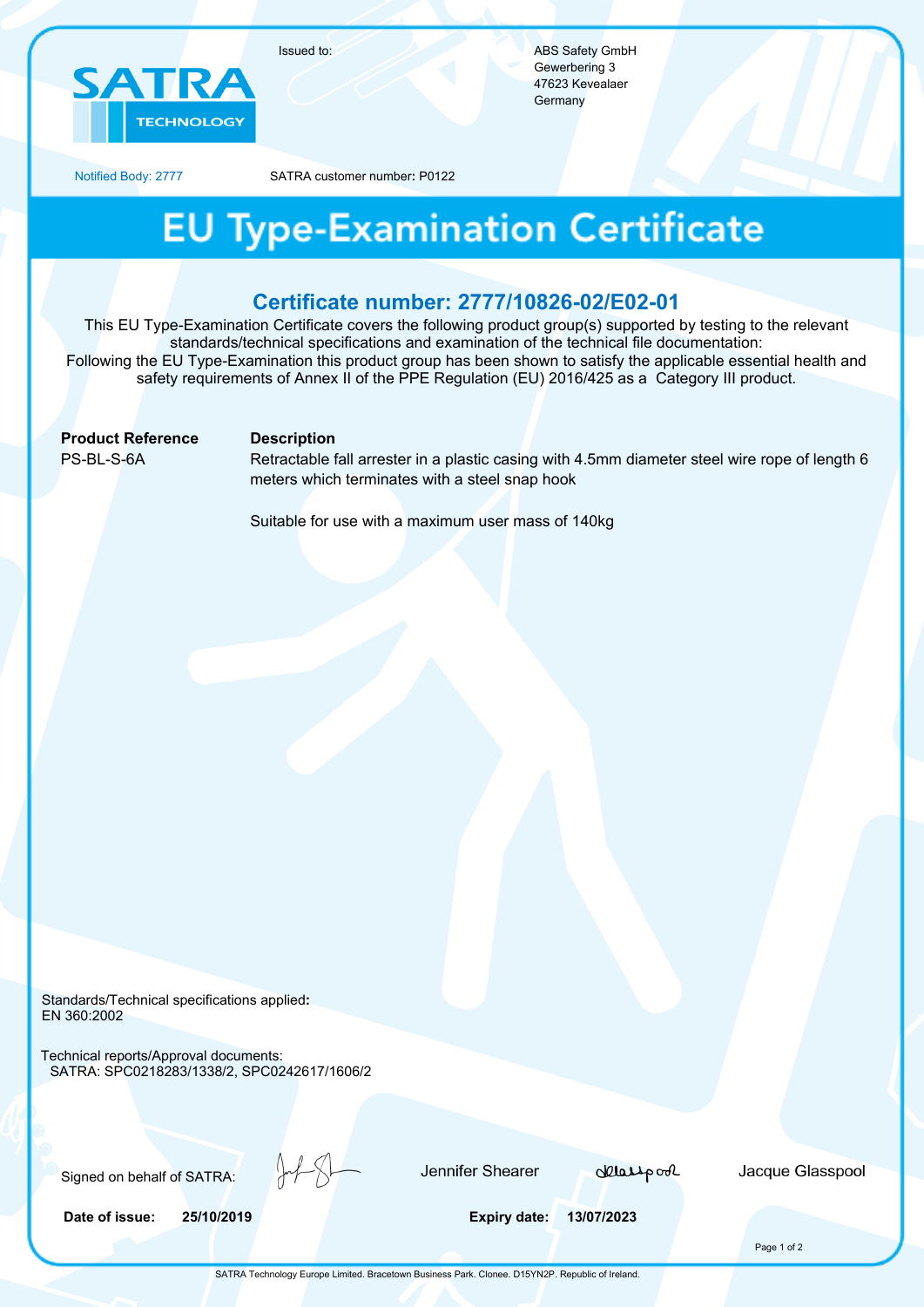

ABS Safety GmbH Gewerbering 3 47623 Kevealaer **Germany** 

Notified Body: 2777 SATRA customer number**:** P0122

### **EU Type-Examination Certificate**

#### **Certificate number: 2777/10832-02/E07-01**

This EU Type-Examination Certificate covers the following product group(s) supported by testing to the relevant standards/technical specifications and examination of the technical file documentation: Following the EU Type-Examination this product group has been shown to satisfy the applicable essential health and safety requirements of Annex II of the PPE Regulation (EU) 2016/425 as a Category III product.

**Product Reference Description** 

PS-BL-S-10 Retractable fall arrester in a plastic casing with 4.5mm diameter steel wire rope of length 10 metres and a steel snap hook swivel connector.

Standards/Technical specifications applied**:** EN 360:2002

Technical reports/Approval documents:

SATRA: SPC0159816/0802/NW, SPC0161194/0808/NW, SPC0170892/0852/2, SPC0188252/1038 Issue 2, SPC0191732/1106, SPC0197452/1135, SPC0202936/1214, SPC0233332/1512, SPC0242617/1606/2, SPC0245945/1620, SPC0245500/1618, SPC0252120/1647 Issue 2

Signed on behalf of SATRA:

Jennifer Shearer

delasspool

Jacque Glasspool

**Date of issue: 25/10/2019 Expiry date: 13/07/2023**

Page 1 of 2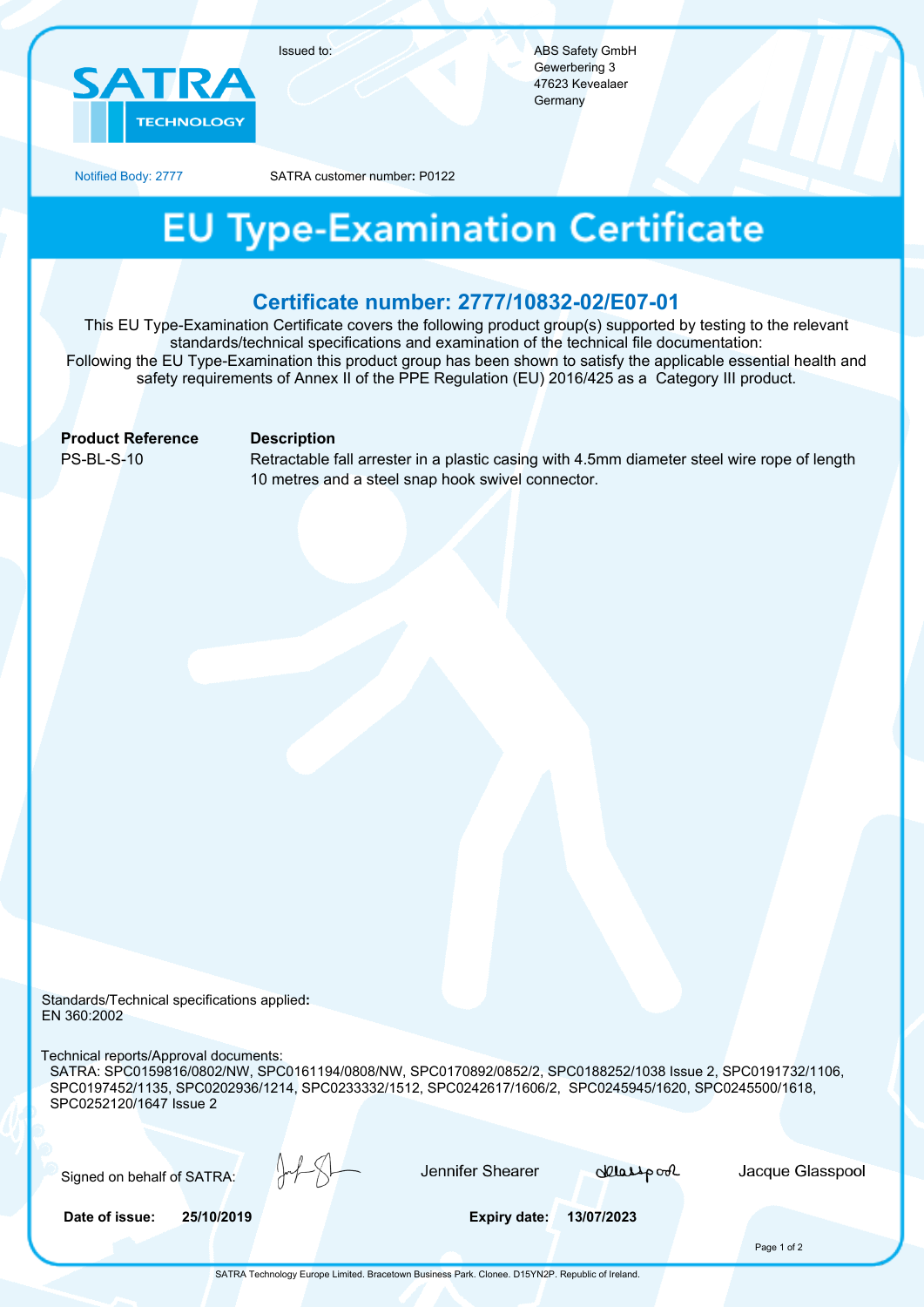

ABS Safety GmbH Gewerbering 3 47623 Kevealaer **Germany** 

Notified Body: 2777 SATRA customer number**:** P0122

## **EU Type-Examination Certificate**

### **Certificate number: 2777/10833-01/E09-01**

This EU Type-Examination Certificate covers the following product group(s) supported by testing to the relevant standards/technical specifications and examination of the technical file documentation: Following the EU Type-Examination this product group has been shown to satisfy the applicable essential health and safety requirements of Annex II of the PPE Regulation (EU) 2016/425 as a Category III product.

|                   | <b>Product Reference</b> | <b>Description</b>                                                                          |
|-------------------|--------------------------|---------------------------------------------------------------------------------------------|
| <b>PS-BL-S-15</b> |                          | Retractable fall arrester in a plastic casing with 4.5mm diameter steel wire rope of length |
|                   |                          | 15 metres and a steel snap hook connector.                                                  |
|                   |                          |                                                                                             |
| PS-BL-S-20        |                          | As above but with a rope length of 20 metres                                                |

Standards/Technical specifications applied**:** EN 360:2002

Technical reports/Approval documents:

SATRA: SPC0159816/0802/NW, SPC0161194/0808/NW, SPC0188252/1038 Issue 2, SPC0191732/1106, SPC0197452/1135, SPC0202936/1214, SPC0233332/1512, SPC0242617/1606/2, SPC0242617/1606/2, SPC0245945/1620, SPC0252120/1647 Issue 2

Signed on behalf of SATRA:

Jennifer Shearer

delasspool

Jacque Glasspool

**Date of issue: 25/10/2019 Expiry date: 13/07/2023**

Page 1 of 2